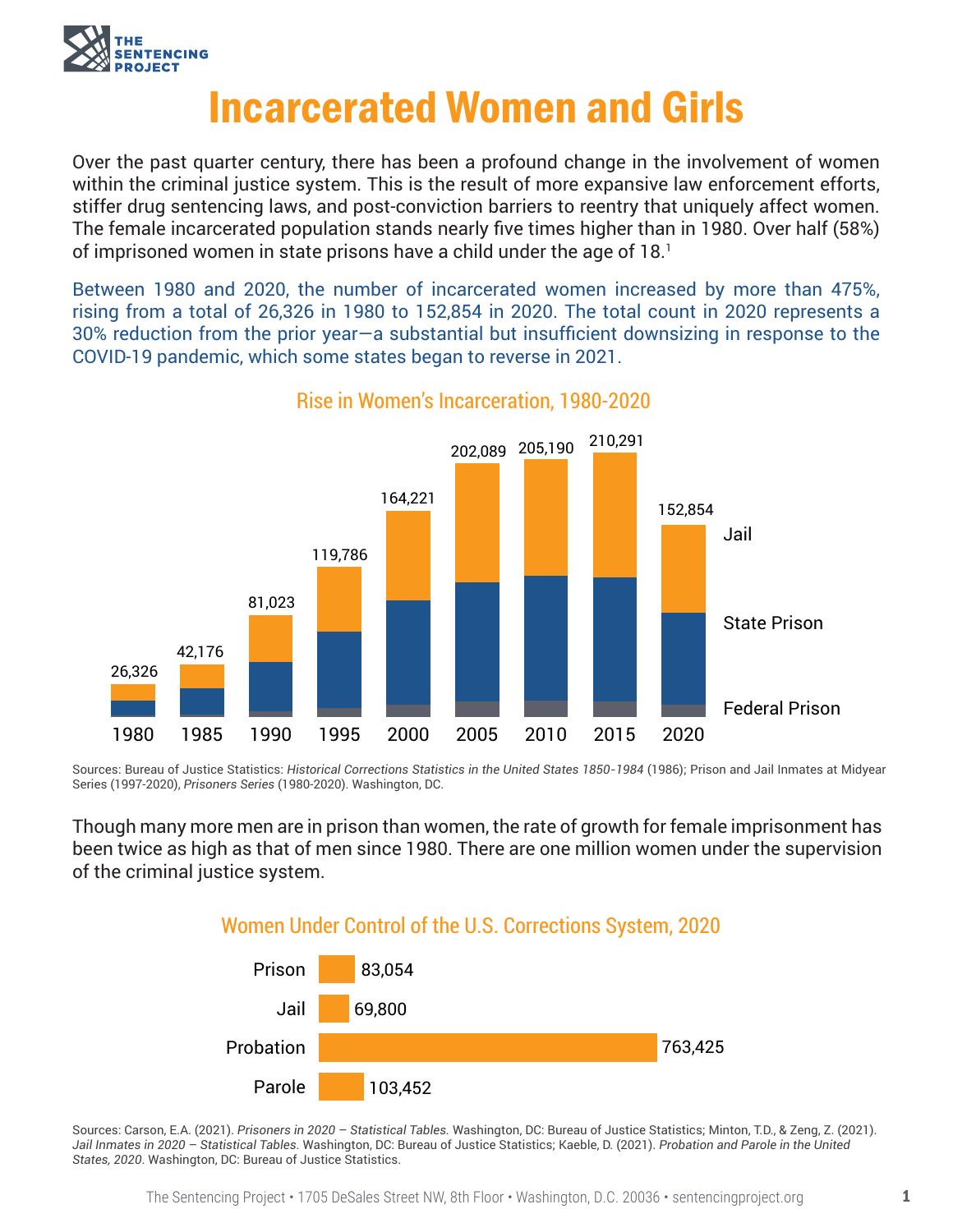

## RACE AND ETHNICITY IN PRISONS

- In 2020, the imprisonment rate for Black women (65 per 100,000) was 1.7 times the rate of imprisonment for white women (38 per 100,000).
- Latinx women were imprisoned at 1.3 times the rate of white women (48 vs. 38 per 100,000).
- The rate of imprisonment for Black and Latinx women has declined since 2000, while the rate of imprisonment for white women has increased.
- Between 2000 and 2020, the rate of imprisonment in state and federal prisons declined by 68% for Black women, while the rate of imprisonment for white women rose by 12%.



#### Female Imprisonment Rate per 100,000, by Race and Ethnicity, 2000-2020

Source: *Prisoners Series.* Washington, DC: Bureau of Justice Statistics

### Imprisonment Rates by Gender, Race, and Ethnicity per 100,000: 2000 vs. 2020

|              |       | 2000  | 2020  | % Change     |
|--------------|-------|-------|-------|--------------|
| White        | Women | 34    | 38    | 12% increase |
|              | Men   | 449   | 332   | 26% decrease |
| <b>Black</b> | Women | 205   | 65    | 68% decrease |
|              | Men   | 3,457 | 1,890 | 45% decrease |
| Latinx       | Women | 60    | 48    | 20% decrease |
|              | Men   | 1,220 | 837   | 31% decrease |

Source: *Prisoners Series.* Washington, DC: Bureau of Justice Statistics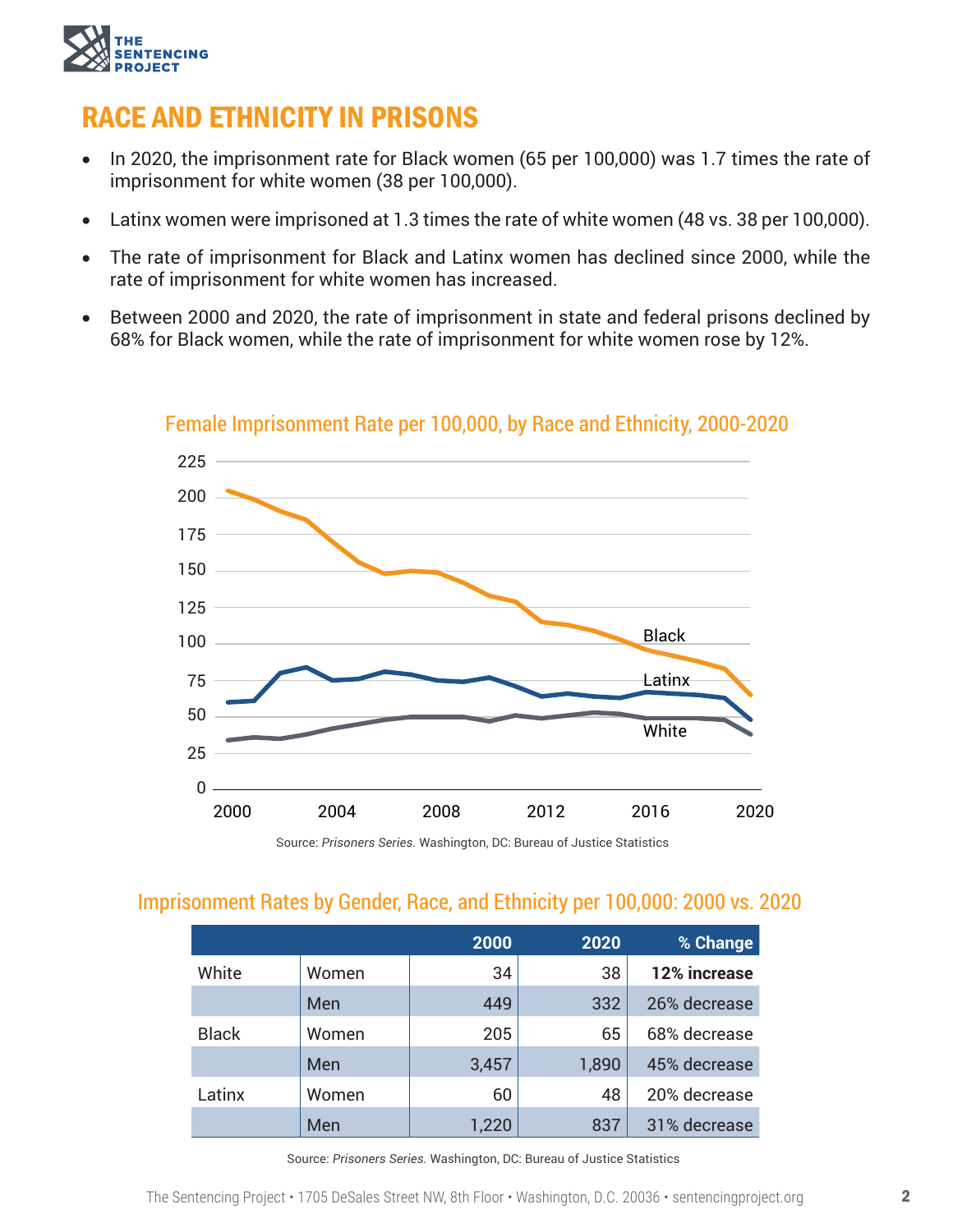

### Highest and Lowest Female State Imprisonment Rates (per 100,000 U.S. Female Residents), 2020



\*In these states with integrated jail and prison systems, data include both jail and prison populations. Source: Carson, E.A. (2021). *Prisoners in 2020 – Statistical Tables*. Washington, DC: Bureau of Justice Statistics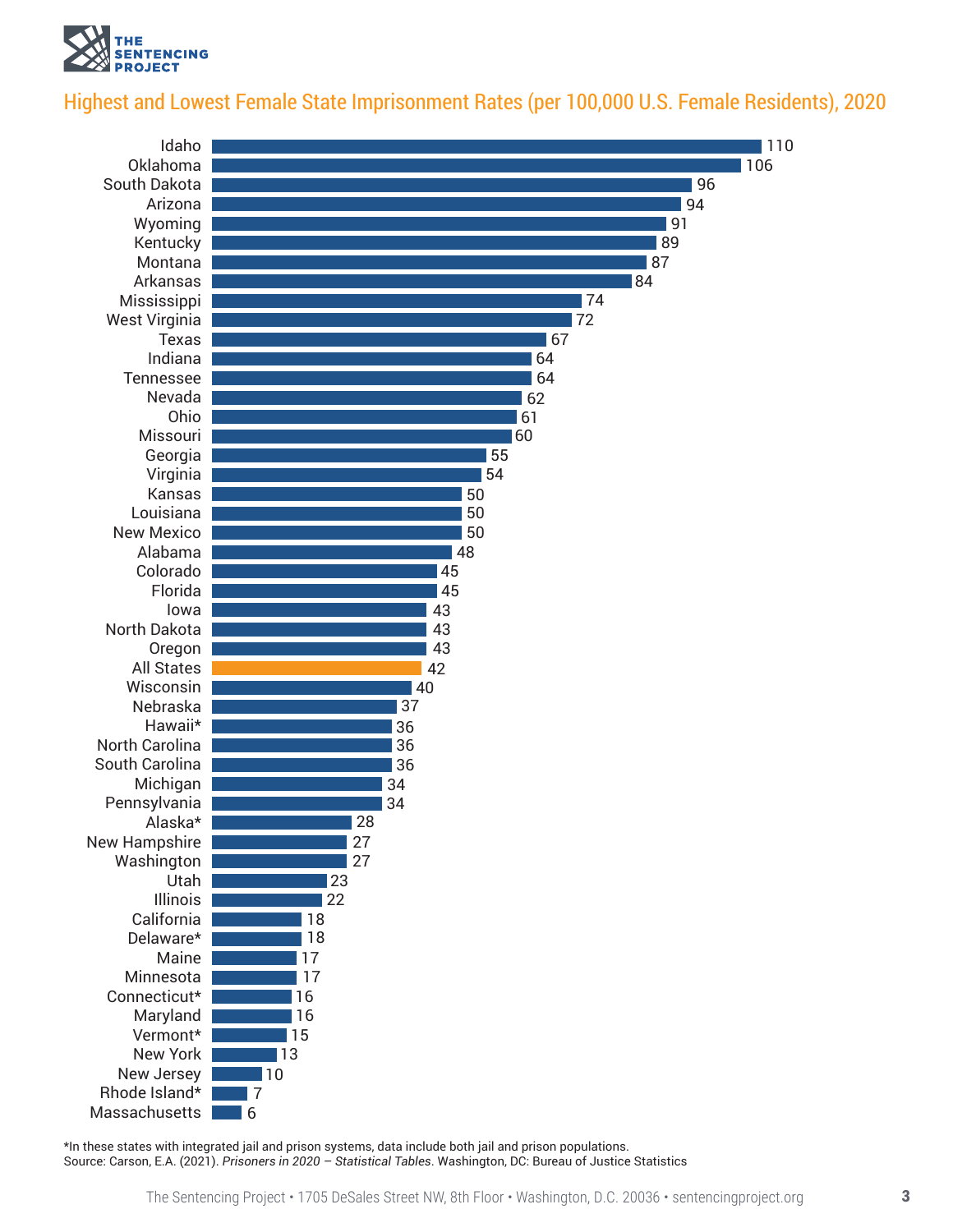

### STATE VARIATION

The rate at which women are incarcerated varies greatly from state to state. At the national level, 47 out of every 100,000 women were in prison in 2020. The state with the highest rate of female imprisonment is Idaho (110) and the state with the lowest incarceration rate of women is Massachusetts (6).

### OFFENSE TYPES FOR MEN AND WOMEN IN STATE PRISONS

- Women in state prisons are more likely than men to be incarcerated for a drug or property offense. Twenty-six percent of women in prison have been convicted of a drug offense, compared to 13% of men in prison; 23% of incarcerated women have been convicted of a property crime, compared to 15% among incarcerated men.
- The proportion of imprisoned women convicted of a drug offense has increased from 12% in 1986 to 26% in 2019.



### Offense Type by Gender in State Prisons, 2019

Source: Carson, E.A. (2021). *Prisoners in 2020 – Statistical Tables.* Washington, DC: Bureau of Justice Statistics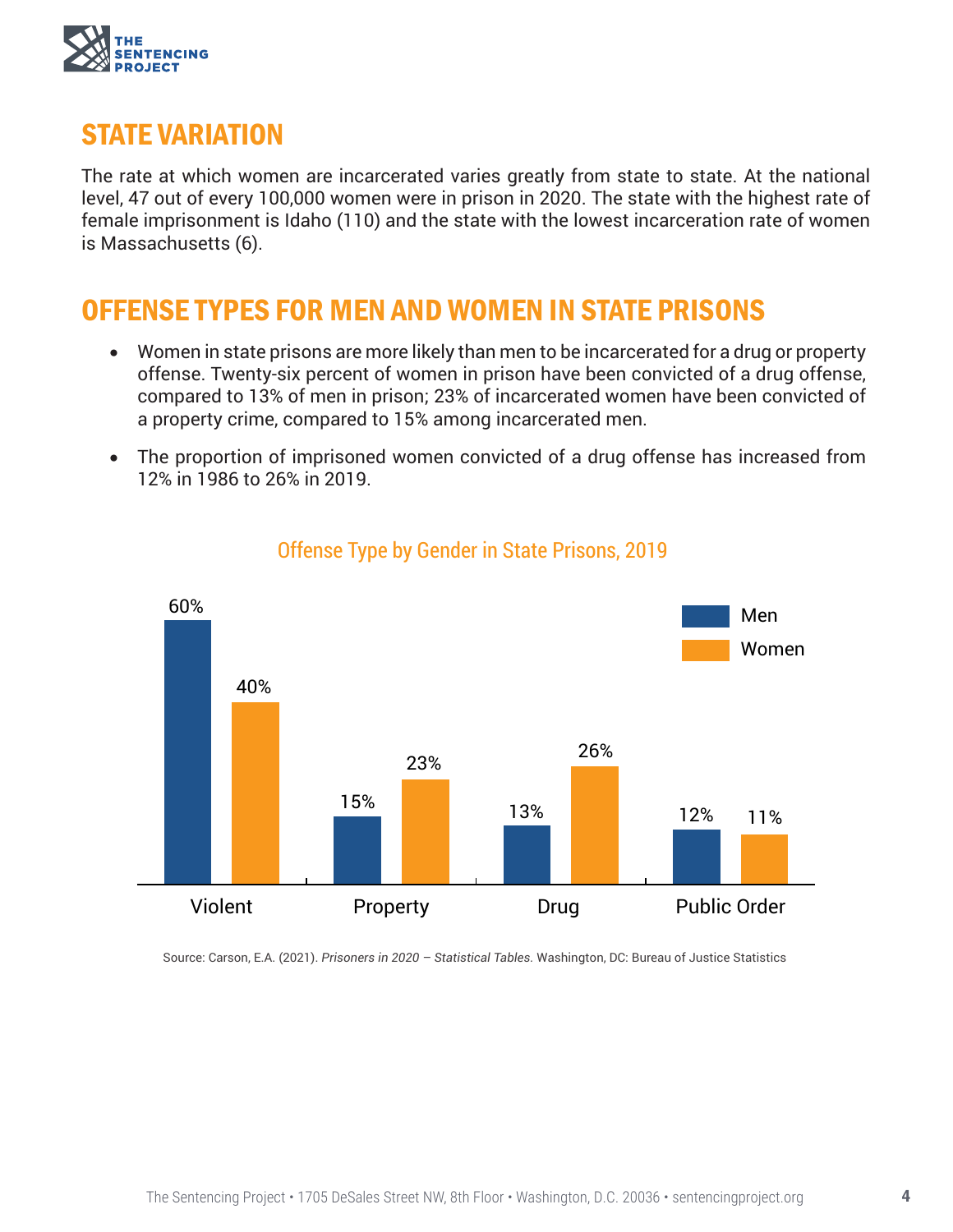

### INCARCERATED GIRLS

- Of the 36,479 youth in residential placement on a typical day,  $15\%$  (6,598) are girls.<sup>2</sup>
- As with boys, girls are confined considerably less frequently than at the start of the century. In 2001,15,104 girls were confined in residential placement settings on a typical day. By 2019, this figure had been cut by two-thirds.<sup>3</sup>
- African American and Tribal girls are much more likely to be incarcerated than Asian, white, and Latinx girls. The placement rate for all girls is 35 per 100,000 girls (those between ages 10 and 17),<sup>4</sup> but the placement rate for Asian girls is 4 per 100,000; for white girls is 24 per 100,000; and Latinx girls is 27 per 100,000. African American girls are more than three times as likely as their white peers to be incarcerated (77 per 100,000), and Tribal girls are more than four times as likely (112 per 100,000).5
- Though just 15% of youth incarcerated on a typical day are girls, they make up a much higher proportion of those incarcerated for the lowest level offenses. Thirty-four percent of youth in placement for status offenses (such as truancy and curfew violations) are girls. More than half of youth incarcerated for running away are girls. Overall, one-third of incarcerated girls are held for status offenses or for violating the terms of their probation.<sup>6</sup>
- In 2019, girls in the youth justice system were detained after their arrest 41,016 times and committed to out-of-home placement after their adjudication 9,061 times.<sup>7</sup>

| <b>Highest Incarceration Rates</b> |      | <b>Lowest Incarceration Rates</b> |      |  |
|------------------------------------|------|-----------------------------------|------|--|
| <b>State</b>                       | Rate | <b>State</b>                      | Rate |  |
| Alaska                             | 136  | Vermont                           |      |  |
| Wyoming                            | 111  | New Hampshire                     | 5    |  |
| West Virginia                      | 104  | Rhode Island                      | 6    |  |
| Idaho                              | 71   | New Jersey                        | 8    |  |
| Michigan                           | 71   | Utah                              | q    |  |
| South Dakota                       | 71   | Kansas                            | 10   |  |

### Highest and Lowest State Rates of Confinement for Girls (per 100,000), 2019

Sickmund, M., Sladky, T.J., Puzzanchera, C., & Kang, W. (2021). "Easy Access to the Census of Juveniles in Residential Placement." Available: https://www.ojjdp.gov/ojstatbb/ezacjrp/